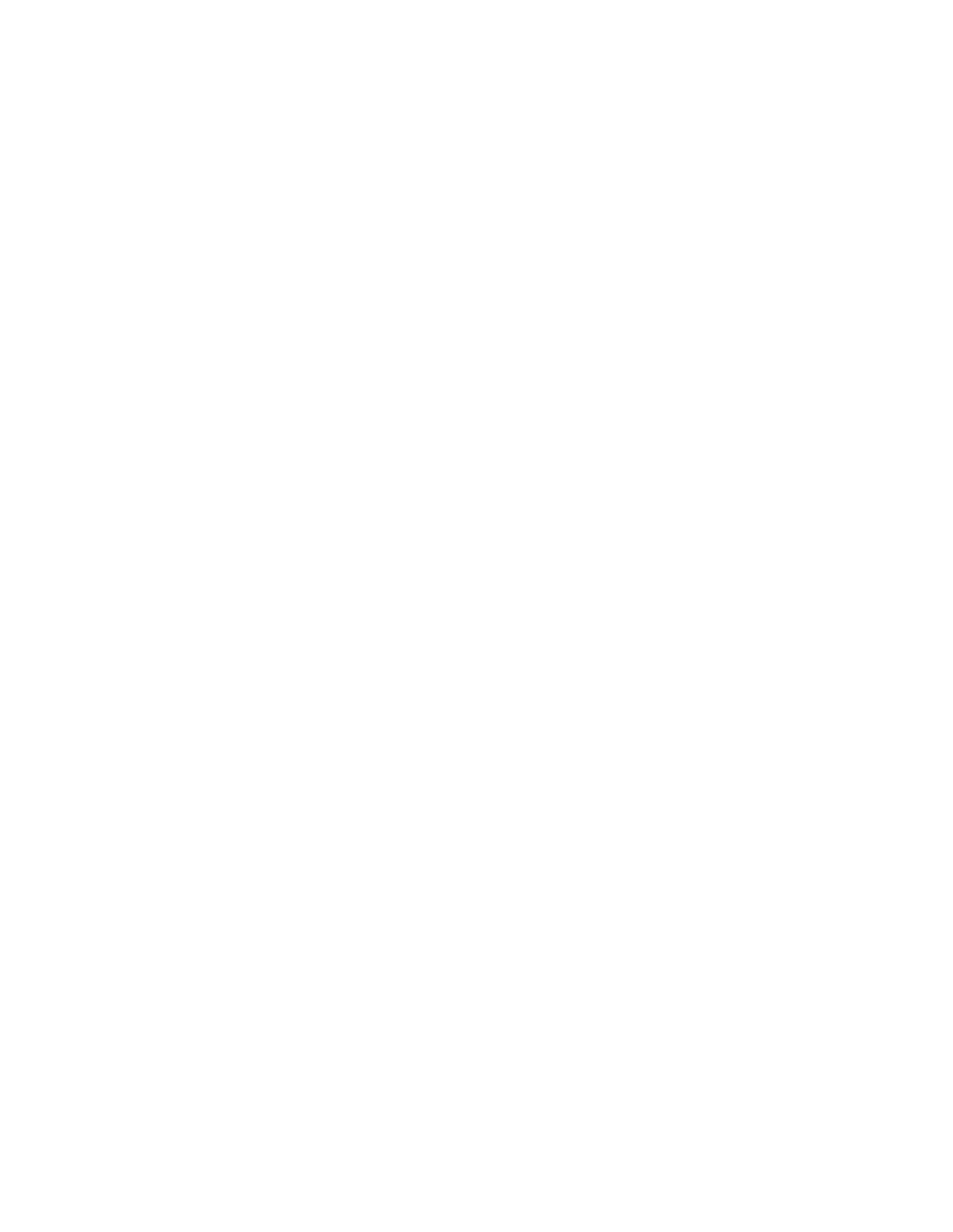"If I can see immediately that my sales trend is changing and adjust costs immediately, by firing people or not launching a new initiative, that's a big advantage," Mr. Schulman said.

The trend might also help cure the fuzzy accounting methodology that has gripped some corporations in recent years, according to Lauren Jones Shu, research director for GartnerG2, the business research division of the Gartner consulting company. "This will definitely make it harder to cheat," she said.

One PricewaterhouseCoopers client, a retailer that Mr. Schulman would not identify, has built a cockpit that presents not just the key business data, but also the reasons behind the numbers. If sales at a store crash on a day when half of the salespeople fail to show up for work, the system will make the connection between the two and indicate as much to company executives.

Most companies opt to deliver the data via intranets, so managers can see the data wherever they log on, Mr. Schulman said. Others, perhaps yearning for a NASA ambience, opt for a control-room environment, where different monitors display different fiscal measurements.

Whatever the approach, the display is actually the easiest part of creating the cockpits. The first step is automating the data-collection process, so that a sale, invoice or manufacturing glitch is instantly logged in a computer system. Next, companies must integrate the data from various business units and their hybrid technology systems. Finally, executives must agree on a handful of key measures to track in the dashboard, and their definitions.

The latter point can be particularly vexing for bigger companies with many different divisions — each with an entrenched view on how to define something as simple as revenue. "Is gross revenue the most meaningful measure?" Mr. Schulman said. "Net revenue?"

To illustrate his point, Mr. Schulman told of a telecommunications client with two divisions that followed different definitions of revenue. While each hit their respective revenue targets, the company — which he would not name — missed its overall target. "So it's critical to choose one that's right for the company and stay consistent," he said.

Honeywell, which manufactures aircraft cockpits, among other things, favors the "digital dashboard" terminology, according to Gary Bird, the company's vice president for digitization. Mr. Bird said it put more emphasis on digital dashboards starting last year, when it pressed to get "weekly and daily visibility of data.

"As we've been able to get more data on more of a real-time basis, people can't deal with the amount of information that's generated, so it's made sense to change to more graphic ways to visualize it," Mr. Bird said.

That can engender a cultural shift inside a company, he added, since managers and their employees must become accustomed to faster decisions.

"There's definitely a mindset shift," Mr. Bird said. "I have certain orthodoxies about what's acceptable in terms of how fast to make decisions, and I need to rethink those.